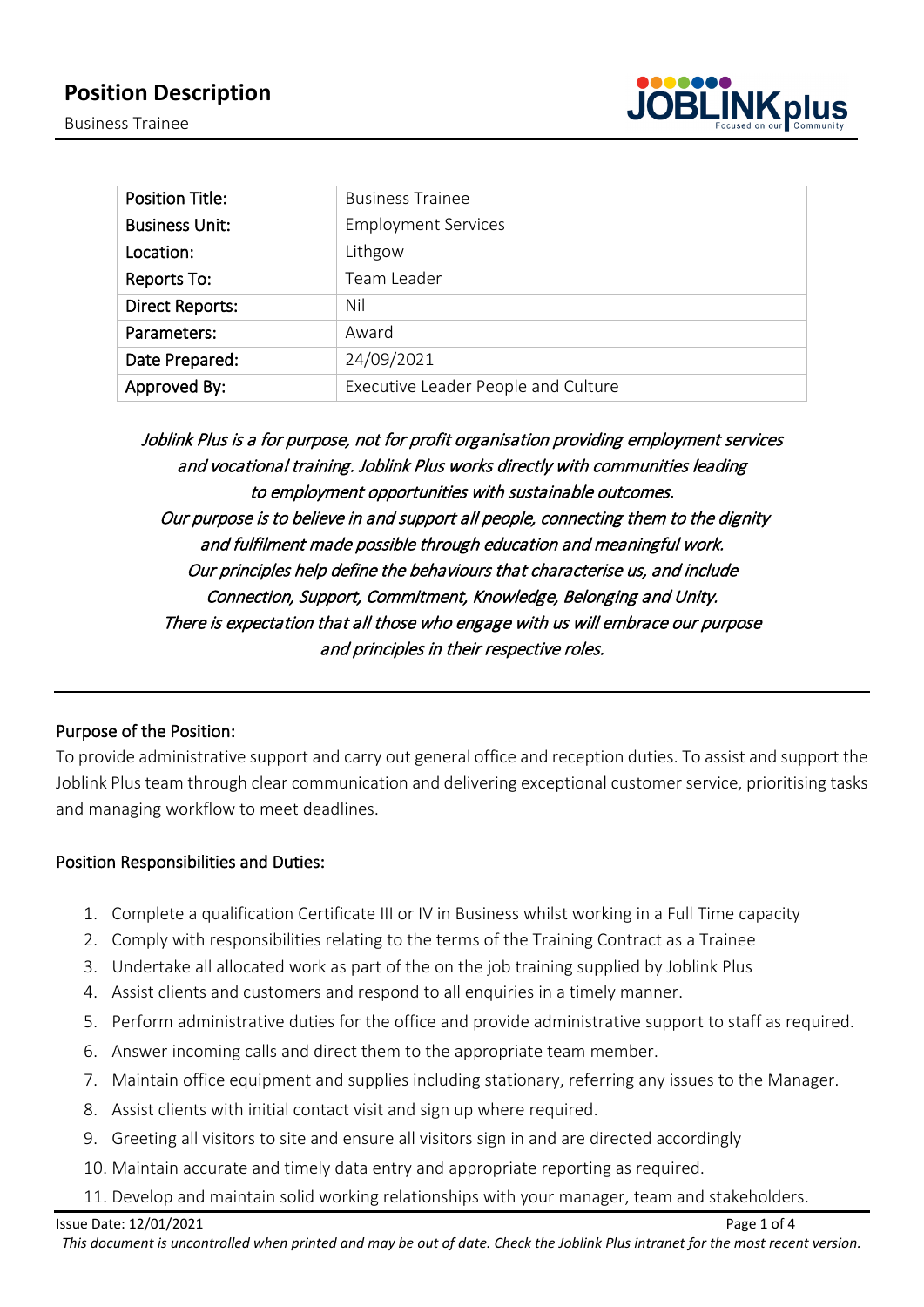# **Position Description**

Business Trainee



- 12. Maintain confidentiality in all Joblink Plus operations.
- 13. Scan and upload documentation to systems as required
- 14. To ensure that the Joblink Plus office site remains clean, tidy and presentable at all times.
- 15. Continue to find ways to improve administrative processes

## General Responsibilities:

- 1. Demonstrate the Joblink Plus Purpose and Principles.
- 2. Conduct duties in accordance with Joblink Plus policies, procedures and guidelines.
- 3. Shared commitment to a positive pursuit of safety; driven by active involvement in identifying hazards and controlling risks, following WHS policies and procedures
- 4. Promote and implement the principles of personal accountability with relation to discrimination and harassment in the workplace, accepting responsibility and answering for the outcomes of your choices, behaviours and actions

## Organisational Environment

This position supports the team located at the site where this role operates and may include supporting individual team members as required together with performing general administrative tasks.

## Essential Competencies, Qualifications and Experience

| Skills & Knowledge              | Customer service and interpersonal skills                                   |
|---------------------------------|-----------------------------------------------------------------------------|
|                                 | Written and verbal communication, able to build rapport and sustain working |
|                                 | relationships                                                               |
|                                 | Time management, able to multitask and meet strict deadlines                |
|                                 | Sound judgement, problem solving & logical thinking                         |
|                                 | Administration, reporting, computer applications, MS Office Suite           |
|                                 | Provide administrative support to a team                                    |
|                                 | Privacy and confidentiality principles                                      |
|                                 | Barriers affecting clients                                                  |
| Experience                      | Administration, reception or customer service.                              |
| Qualifications                  | Current C class drivers' licence                                            |
|                                 | Satisfactory Australian Criminal History Check                              |
|                                 | Current and valid NSW Working with Children Check                           |
| <b>Personal Qualities &amp;</b> | Ability to collaborate with others; understands the behaviour, needs and    |
| <b>Behavioural Traits</b>       | concerns of others and uses this to work effectively with people across     |
|                                 | boundaries                                                                  |
|                                 | Builds collaborative relationships with internal and external clients and   |
|                                 | stakeholders                                                                |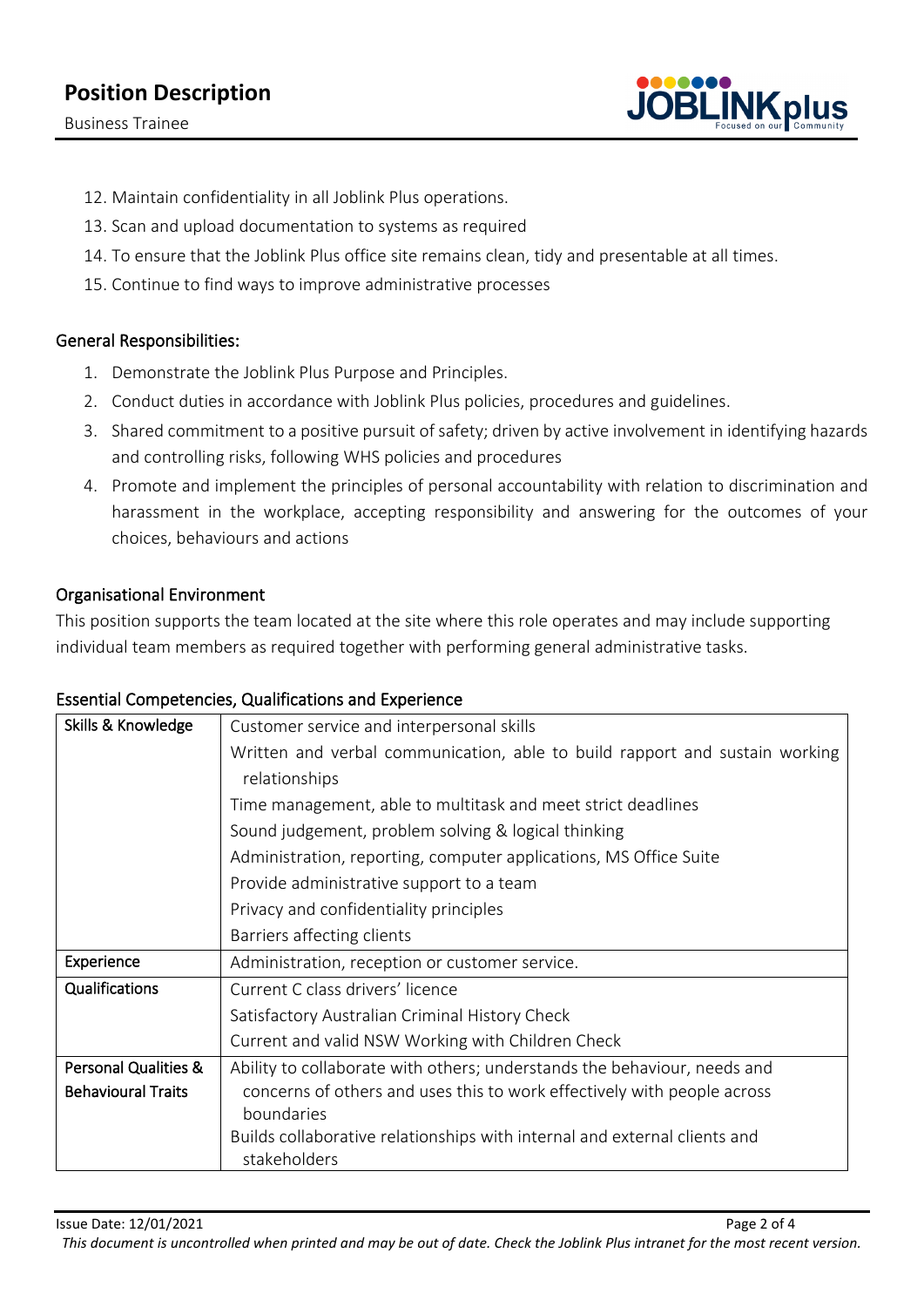# **Position Description**

Business Trainee



| Excellent communication skills; listens to others and conveys information clearly, |
|------------------------------------------------------------------------------------|
| accurately, logically and concisely                                                |
| To be reliable and have a commitment to fulfil the position                        |
| Ability to establish and maintain appropriate personal and professional            |
| boundaries                                                                         |
| Perseveres when faced with resistance; overcomes obstacles and maintains a         |
| positive attitude and stable performance under pressure                            |

### Desirable Competencies, Qualifications and Experience

Experience **Previous experience in Employment or Disability Services** 

#### Other Matters

- The Position Description is not intended to be all inclusive. All employees are expected to undertake other tasks and perform other accountabilities and responsibilities reasonably required to meet the demands of the role and the purpose of the position.
- As a member of the Joblink Plus team, all employees may be required to perform other duties within their capabilities from time to time to meet the needs of Joblink Plus.